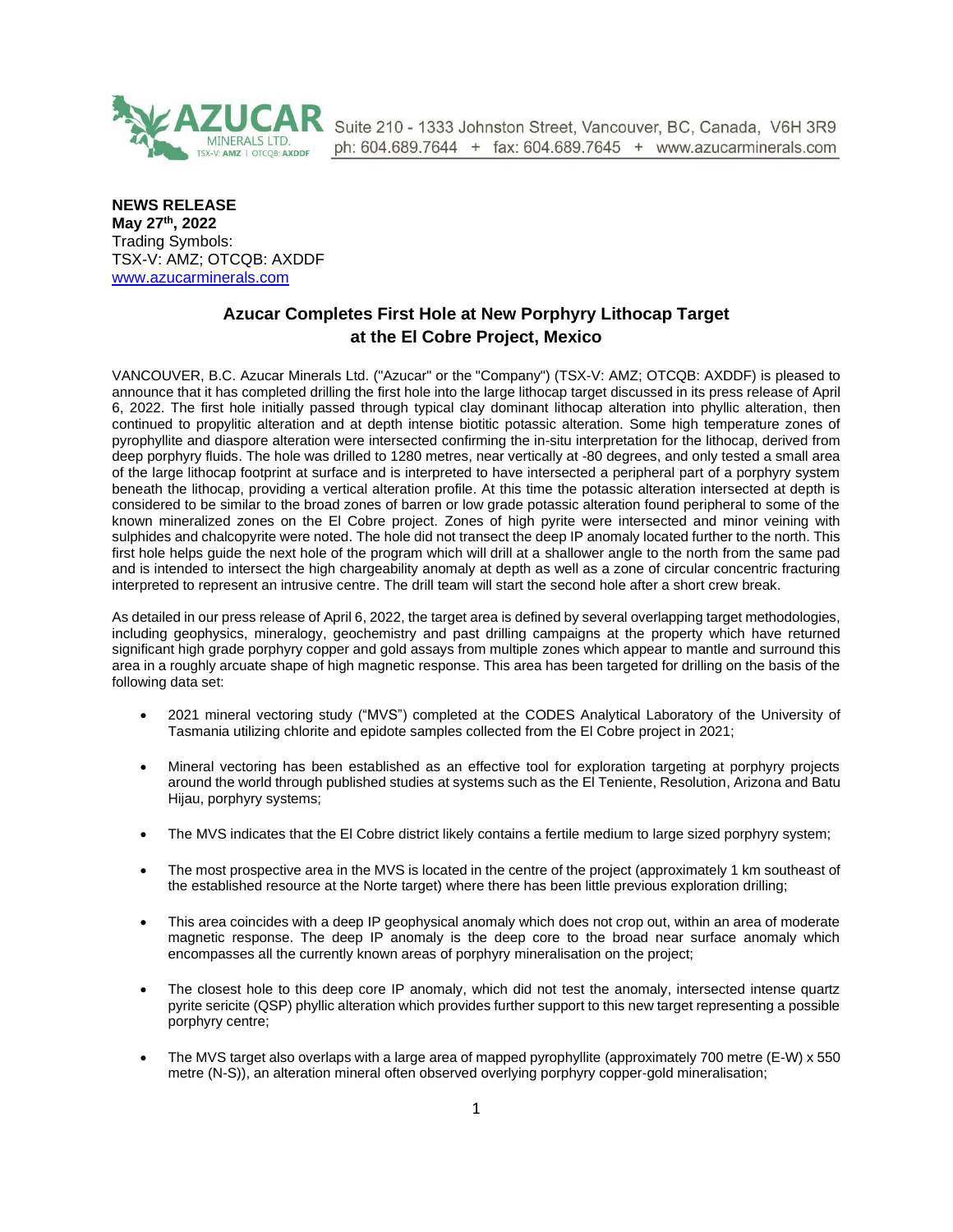- Recent spectral mineral mapping and sampling in this area has further defined a strong alteration signature with clear zoning including a central diaspore-pyrophyllite-shallow alunite/dickite and concentric halos of paragonitic and muscovitic white mica and inner propylitic epidote halo;
- Observed illite crystallinity shows consistent high crystallinity over the entire target. Iron oxide rockchip mapping shows a hematite core zone and a goethite halo as well.

#### **About the El Cobre Project**

A detailed summary of the project is provided on the Company's website but in brief the El Cobre project covers a 5 km trend of porphyry copper-gold associated alteration and mineralisation along which five separate zones have now been identified and explored in past drilling campaigns. On September 29, 2020, the Company released an initial mineral resource estimate on the project from only the Norte Zone. The base case resource estimate (using a net smelter return cutoff of US\$12/tonne) for the Norte Zone is comprised of an **indicated resource of 1.2 Moz AuEq** (47.2 million tonnes grading 0.49 g/t Au, 0.21% Cu 1.4 g/t Ag) **and an inferred resource of 1.4 Moz AuEq** (64.2 million tonnes grading 0.42 g/t Au, 0.18% Cu and 1.3 g/t Ag). Further details of the resource estimate are provided below.

At the Villa Rica Zone, located about 1.8 km south of the Norte Zone, the Company plans to further explore the Raya Tembrillo Target. Initial drilling in 2017 on the Raya Tembrillo Target intersected two styles of mineralisation; hypogene copper-gold porphyry mineralisation (115.00 metres of 0.57 g/t gold and 0.27% copper, see press release of November 28, 2017) and near surface enriched copper mineralisation with an apparent tabular distribution (94.00 metres of 1.36% copper; see press release of December 13, 2017). At the Encinal Zone, located 4.3 kilometres to the southeast of the Norte Zone, the Company is conducting a more thorough review of the geological, geochemical and geophysical datasets in order to design a future drill program to follow-up past drill results. On June 29, 2017 Azucar announced the results of initial drilling on this exposed stockwork (Hole EC-17-025) that returned results including 34.47 metres grading 0.73 g/t Au and 0.20% Cu.

Past drilling campaigns have returned significant porphyry copper and gold assays from multiple targets around the recently defined mineral vector target area. The previously tested and known porphyry mineralisation, including the Norte deposit on which the Company has developed a resource, appear to mantle and surround this new target area in a roughly arcuate zone of high magnetic response. High grade intersections from these targets highlight the potential for significant mineral endowment and for higher grade porphyry mineralisation including the following:

| Norte Zone |          |        |                |            |        |
|------------|----------|--------|----------------|------------|--------|
| Hole       | From (m) | To (m) | Interval $(m)$ | Au $(g/t)$ | Cu (%) |
| EC-17-018  | 222.40   | 334.50 | 112.10         | 1.35       | 0.48   |
| EC-17-026  | 543.45   | 609.90 | 66.45          | 2.41       | 0.61   |
| Including  | 543.45   | 569.45 | 26.00          | 4.15       | 1.00   |
| EC-17-029  | 204.15   | 314.15 | 110.00         | 1.87       | 0.48   |
| Including  | 208.15   | 240.15 | 32.00          | 2.57       | 0.57   |
| and        | 264.15   | 300.15 | 36.00          | 2.02       | 0.51   |

#### Raya Tembrillo (1.8km South of Norte)

Norte Zone

| Hole                                      | (m)<br>∙rom | (m)    | (m)<br>Interval | (g/t)<br>Au | (%)<br>vu.          |
|-------------------------------------------|-------------|--------|-----------------|-------------|---------------------|
| $7 - 037$<br>$\overline{a}$<br>-<br>. - ت | 302.00      | 320.00 | 18.00           | ດະ<br>ں ے.  | $\sim$<br>-<br>∪.∪∠ |

|           | Primo Zone (1.4km South of Rava Tembrillo) |               |                |            |      |
|-----------|--------------------------------------------|---------------|----------------|------------|------|
| Hole      | From $(m)$                                 | (m)<br>$TO$ , | Interval $(m)$ | Au $(g/t)$ | (%)  |
| EC-19-086 | 868.40                                     | 918.00        | 49.60          | 0.99       | 0.61 |
| Including | 878.40                                     | 914.40        | 36.00          | .10        | 0.68 |

#### Porvenir Zone (2.5 km SE of Norte, 1.0 km west of Primo

| Hole             | (m)<br>-rom | $\tau$ <sub>O</sub> $(m)$ | Interval<br>(m) | (g/t)<br>Au | (% )<br>Cu |
|------------------|-------------|---------------------------|-----------------|-------------|------------|
| $EC-17$<br>7-040 | 243.00      | 255.00                    | 12.00           | 2.43        | 0.82       |
| EC-18-056        | 381.50      | 408.00                    | 26.50           | 70          | 0.34       |

More information on El Cobre is available on the Azucar website at [http://www.azucarminerals.com.](http://www.azucarminerals.com/)

### **Technical Details and the El Cobre NI 43-101 Technical Report**

For details on the estimation of mineral resources, including the key assumptions, parameters and methods used to estimate the Mineral Resources at the El Cobre property, Canadian investors should refer to the report dated effective